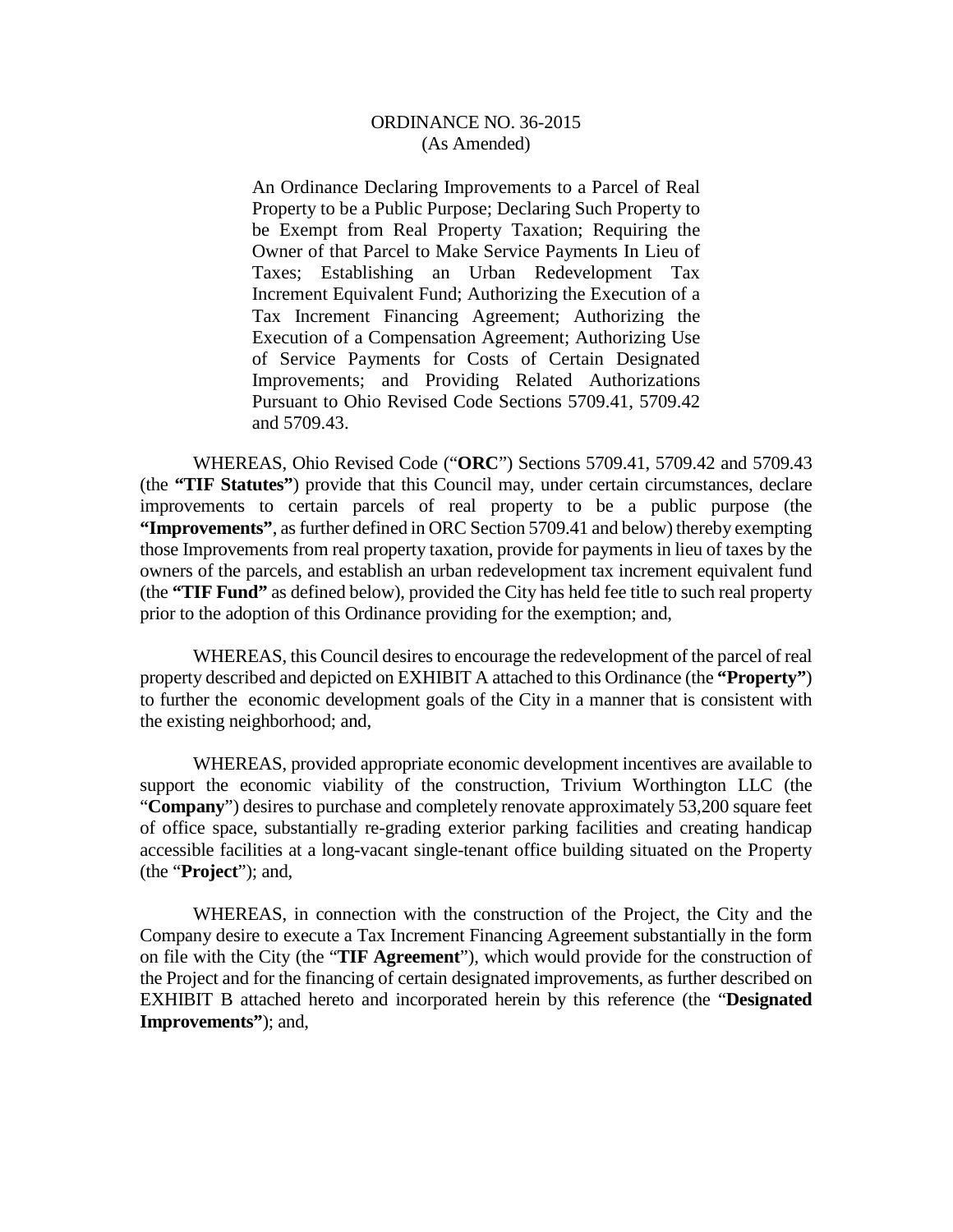WHEREAS, the City seeks to increase employment opportunities and to encourage establishment of new jobs in the City, in order to improve the economic welfare of the City and its citizens, in furtherance of the public purposes enunciated in Article VIII, Section 13 of the Ohio Constitution; and,

WHEREAS, in connection with the redevelopment of the Property and the construction of the Project, it is in the best interest of the City to declare the Improvements to the Property to be a public purpose and to provide an exemption from real property taxes as set forth in this Ordinance; and,

WHEREAS, it is necessary and appropriate and in the best interests of the City to provide for the payment of service payments in lieu of taxes (**"Service Payments"**) by the current and future owners of the Property (each an **"Owner,"** and collectively, the **"Owners"**) with respect to the Improvements pursuant to ORC Section 5709.42; and,

WHEREAS, as authorized by Ordinance No. 33-2015 passed September 8, 2015, the City acquired from the Owner fee title to the Property, pursuant to a Quitclaim Deed recorded with the Franklin County Recorder's Office, and, pursuant to a Quitclaim Deed, has conveyed the Property back to the Owner; and,

WHEREAS, notice of this Council's intention to declare the Improvements exempt from real property taxes and to pass this Ordinance has been delivered to the Board of Education of the Worthington City School District (the **"Board"**) in accordance with ORC Sections 5709.41 and 5709.83, and this Council ratifies and affirms the delivery of said notice; and,

WHEREAS, both the Board and the City have indicated their intention to enter into a mutually acceptable Compensation Agreement substantially in the form on file with the City (the "**Compensation Agreement**"); and,

WHEREAS, this Council desires that the Project be constructed, pursuant to the terms of the TIF Agreement; and,

WHEREAS, this Council is willing to finance a portion of the costs of constructing the Designated Improvements, as provided in the TIF Agreement; and,

WHEREAS, this Council desires that a portion of the costs of the Designated Improvements and related expenses be paid from the Service Payments made in respect of the Improvements;

NOW, THEREFORE, BE IT ORDAINED by the Council of the Municipality of Worthington, County of Franklin, State of Ohio: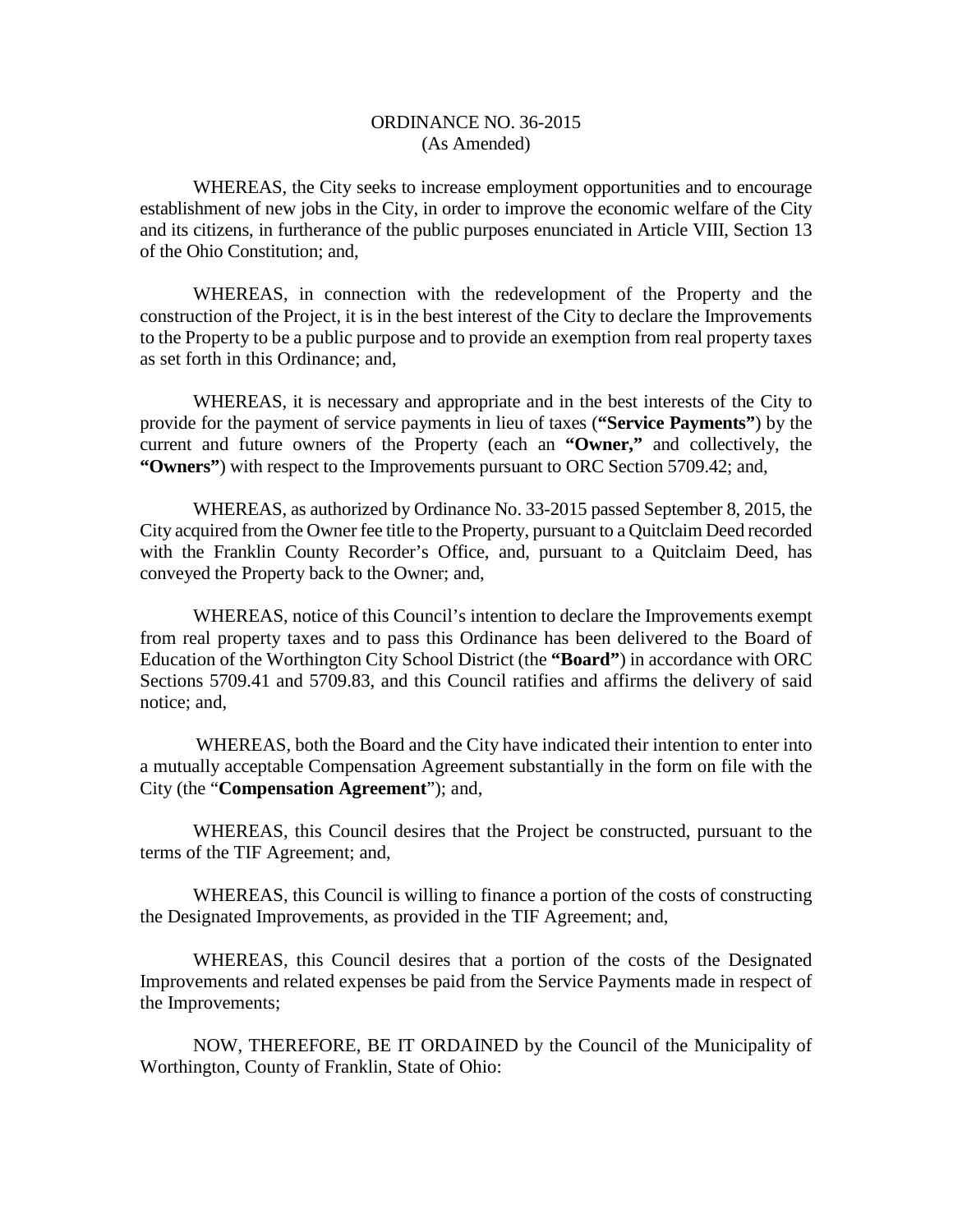SECTION 1. Pursuant to and in accordance with the provisions of the TIF Statutes, this Council hereby determines and finds that it is in the best interests of the City to declare the Improvements to the Property to be a public purpose and to grant an exemption from real property taxes on those Improvements. This Council finds and determines that 75% of the increase in the assessed value of the Property subsequent to the acquisition of the Property by the City (which increase in assessed value is the "**Improvements**" as defined in ORC Section 5709.41(A)(2), is hereby declared to be a public purpose, and shall be exempt from taxation for a period commencing with the first day of the first tax year after the effective date of this Ordinance in which any Improvement that is attributable to the construction under the Project on the Property first appears on the tax list and duplicate of real and public utility property and ending ten (10) years after such date, all in accordance with the requirements of ORC Sections 5709.41 and 5709.42.

SECTION 2. As provided in ORC Section 5709.42, the Owner of the parcel comprising the Property is hereby required to, and shall make, Service Payments to the Treasurer of Franklin County (the "**County Treasurer"**) on or before the final dates for payment of real property taxes without penalty or interest, which Service Payments shall be remitted to the City for deposit in the TIF Fund, pursuant to ORC Sections 5709.41 and 5709.42 and as provided in Section 4 of this Ordinance. Each Service Payment shall be in the same amount as the real property taxes that would have been charged and payable against the Improvements (after credit for any other payments received by the City under ORC Section 319.302) had an exemption from taxation not been granted, and otherwise shall be in accordance with the requirements of the TIF Statutes. Any late Service Payments shall be subject to penalty and bear interest at the then current rate established under ORC Sections  $323.121(B)(1)$  and  $5703.47$ , as the same may be amended from time to time, or any successor provisions thereto, as the same may be amended from time to time (the payment of penalties and interest and any related amounts received by the City under ORC Section 319.302 shall be considered part of the Service Payments). The Service Payments shall be allocated and deposited in accordance with Section 4 of this Ordinance.

SECTION 3. This Council finds and determines that the Improvements will directly benefit the Property and the City.

SECTION 4. This Council hereby authorizes and directs the Director of Finance to establish pursuant to and in accordance with the provisions of ORC Section 5709.43(B), the 350 West Wilson Bridge Road Urban Redevelopment Tax Increment Equivalent Fund (the **"TIF Fund"**) to be maintained in the custody of the City. The TIF Fund shall receive all Service Payments made in respect of the Improvements which are received by the City from the County Treasurer in accordance with this Ordinance.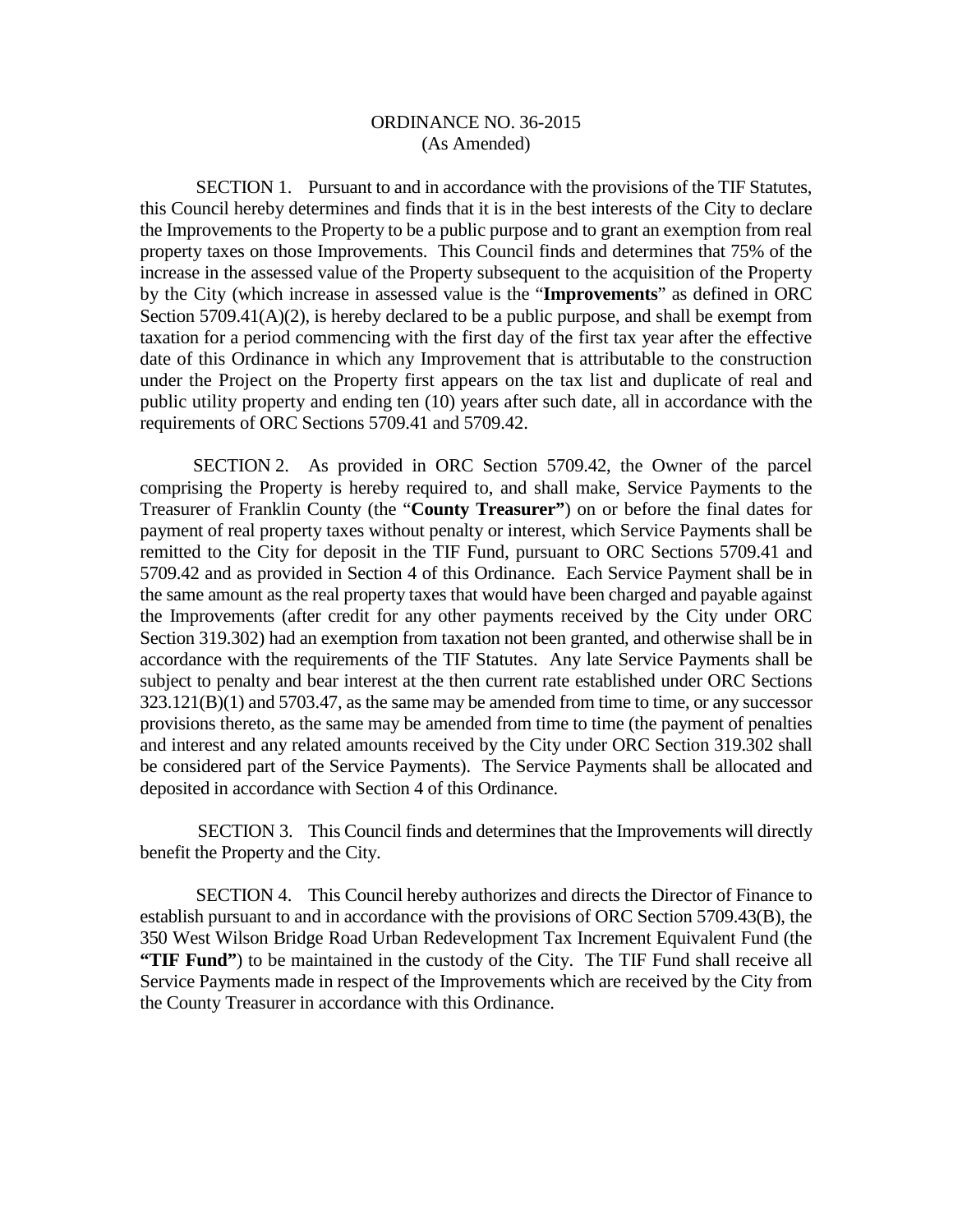The Service Payments received by the City shall be deposited into the TIF Fund and used (i) first, to pay the City's customary and reasonable costs related to the exercise of its rights and the discharge of its obligations under the TIF Statutes, this Ordinance, the TIF Agreement and all other related laws, agreements and undertakings, (ii) second, to make payments to the Board as described in the Compensation Agreement, (iii) third, to pay the costs of the construction of the Designated Improvements as described in the TIF Agreement, and (iv) fourth, if any Service Payments remain in the TIF Fund after the payments described in (i) – (iii) above, to make payments to the City to be used for any lawful purpose.

The TIF Fund shall remain in existence so long as the Service Payments are collected and used for the aforesaid purposes, after which the TIF Fund shall be dissolved in accordance with ORC Section 5709.43(D). Upon such dissolution, any incidental surplus remaining in the TIF Fund shall be disposed as provided in ORC Section 5709.43(D).

SECTION 5. The City Manager is hereby authorized to execute the TIF Agreement on behalf of the City substantially in the form on file with the City, which TIF Agreement includes provisions regarding the construction of the Project and the Designated Improvements providing for, among other things, the payment of Service Payments with respect to the Property and the use of the TIF Funds, together with such revisions or additions thereto as approved by the City Manager as consistent with the objectives and requirements of this Ordinance, which approval shall be conclusively evidenced by the signing of said TIF Agreement. The City Manager and other appropriate City officials are further authorized to provide such information and to execute, certify or furnish such other documents, and to do all other things as are necessary for and incidental to carrying out the provisions of the TIF Agreement.

SECTION 6. The City Manager is hereby authorized to execute on behalf of the City the Compensation Agreement between the City and the Board substantially in the form on file with the City, which Compensation Agreement shall provide the exemption benefit to the Company up to \$3,850,000 in the Franklin County Auditor's appraised value of improvements; any amount of taxes associated with improvement valuation exceeding that threshold shall be paid by the City to the Schools in the amount otherwise due. This Council's authorization hereunder shall include the City Manager executing such revisions or additions to the Compensation Agreement as approved by the City Manager as consistent with the objectives and requirements of this Ordinance, which approval shall be conclusively evidenced by the signing of said Compensation Agreement. The City Manager and other appropriate City officials are further authorized to provide such information and to execute, certify or furnish such other documents, and to do all other things as are necessary for and incidental to carrying out the provisions of the Compensation Agreement.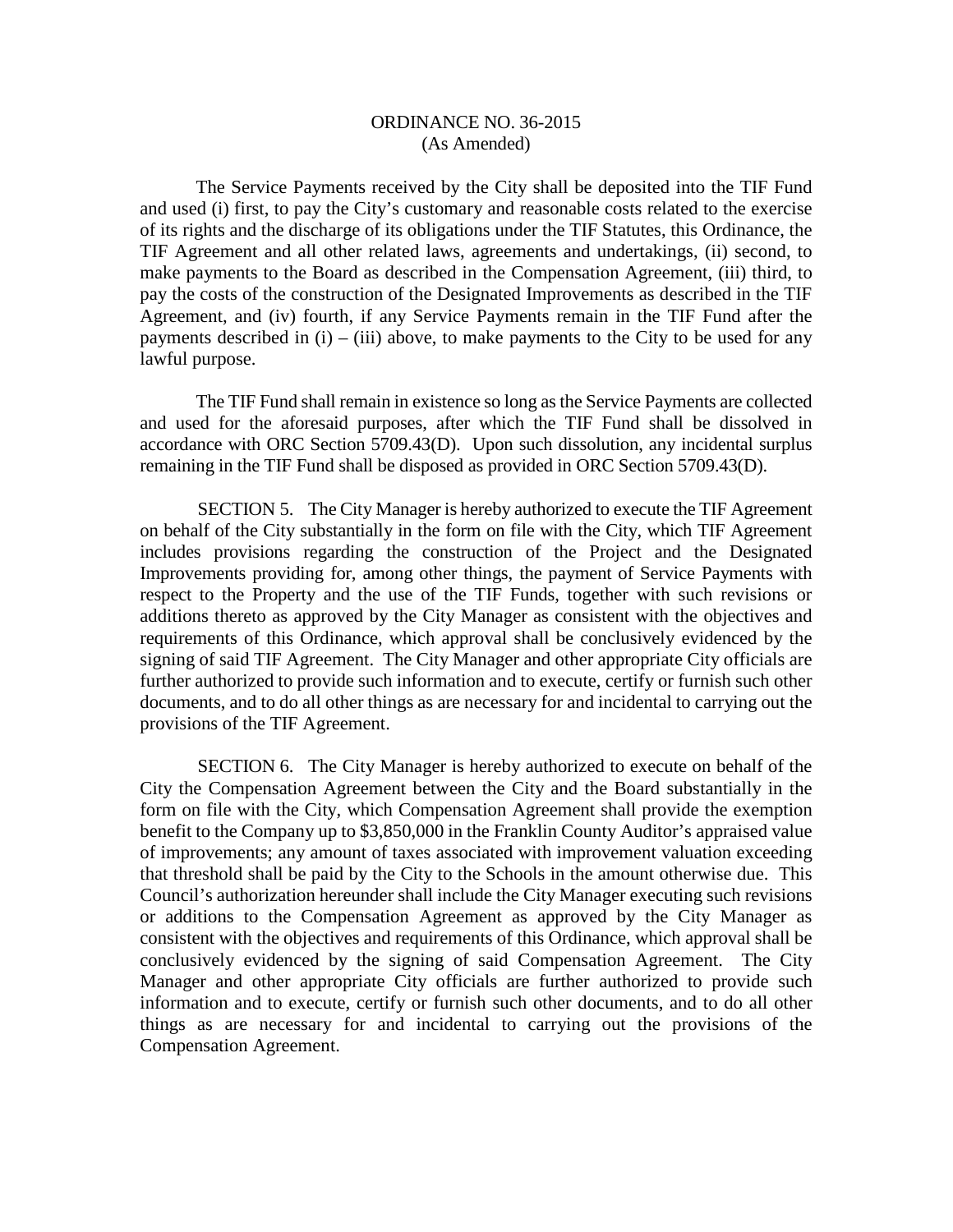SECTION 7. The City Manager, the Director of Finance and the Director of Law, and any other City official, as appropriate, are each authorized and directed to sign any other documents, instruments or certificates and to take such actions as are necessary or appropriate to consummate or implement the transactions described in or contemplated by this Ordinance.

SECTION 8. Pursuant to ORC Section 5709.41(E), the Clerk of this Council is hereby directed to deliver a copy of this Ordinance to the Director of the Ohio Development Services Agency within fifteen days after its passage. On or before March  $31<sup>st</sup>$  of each year that the exemption set forth in Section 1 hereof remains in effect, the City Manager shall prepare and submit, or cause to be prepared and submitted, to the Director of the Ohio Development Services Agency the status report required under ORC Section 5709.41(E).

SECTION 9. This Council finds and determines that all formal actions of this Council concerning and relating to the passage of this Ordinance were taken in an open meeting of this Council and that all deliberations of this Council that resulted in those formal actions were in meetings open to the public in compliance with the law.

SECTION 10. That notice of passage of this Ordinance shall be posted in the Municipal Administration Building, the Worthington Library, the Griswold Center and the Worthington Community Center and shall set forth the title and effective date of the Ordinance and a statement that the Ordinance is on file in the office of the Clerk of Council. This Ordinance shall take effect and be in force from and after the earliest period allowed by law and by the Charter of the City of Worthington, Ohio.

Passed October 5, 2015

\_/s/ Bonnie D. Michael\_\_\_\_\_\_\_\_\_\_\_\_\_ President of Council

Attest:

\_/s/ D. Kay Thress\_\_\_\_\_\_\_\_\_\_\_\_\_\_ P.H. October 5, 2015 Clerk of Council Effective October 28, 2015

Introduced September 8, 2015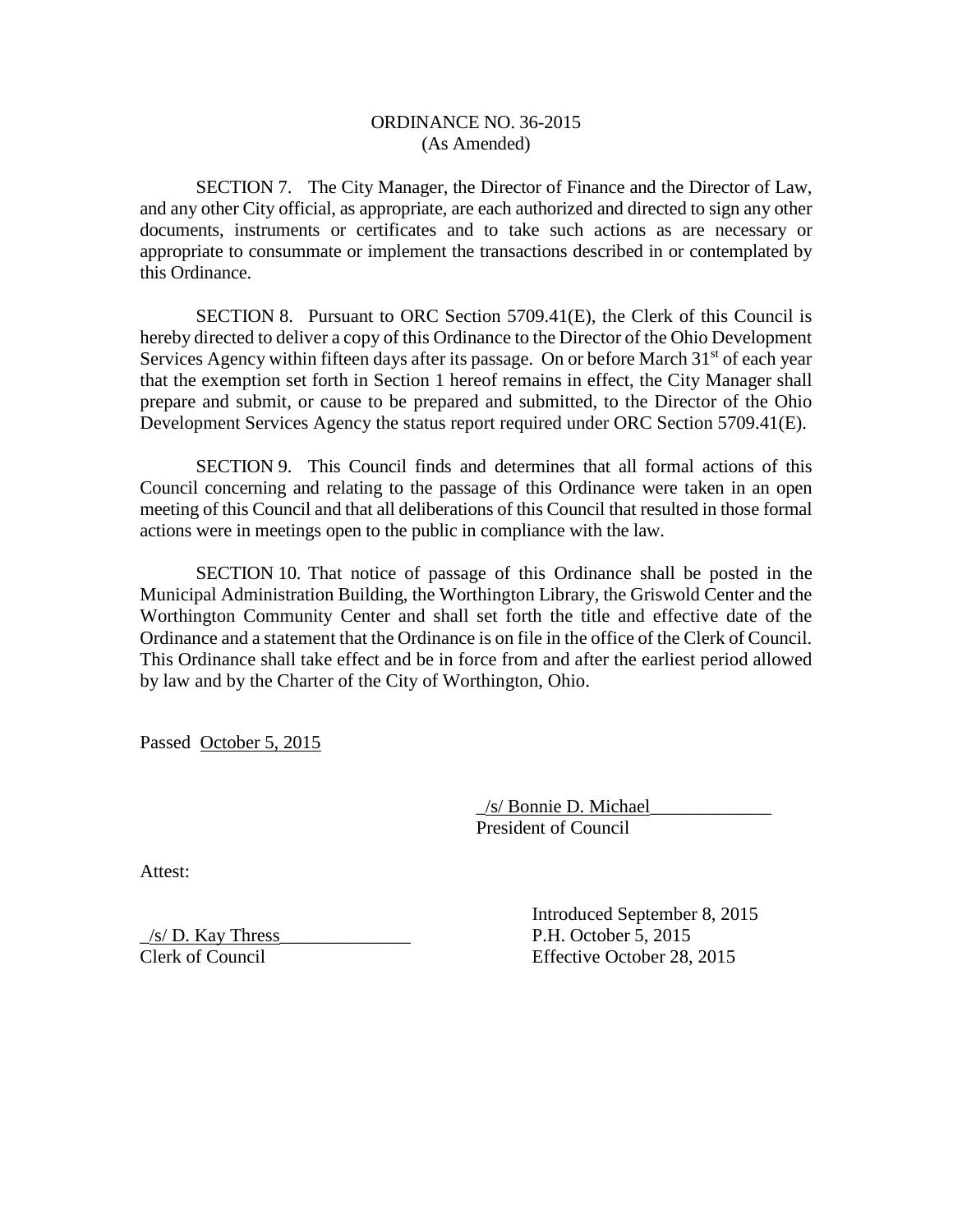# **EXHIBIT A**

# **PROPERTY DESCRIPTION**

Real property located at 350 West Wilson Bridge Road, Franklin County Auditor's ID no. 100-005397-00, located within the City of Worthington, Franklin County.

The legal description as follows: 350 West Wilson Bridge Road, Officescape, Lot 4.

The parcel enumerated herein and any subsequent purported subdivisions and/or reassigned parcel number identifications or street addresses shall constitute the "**Property**."